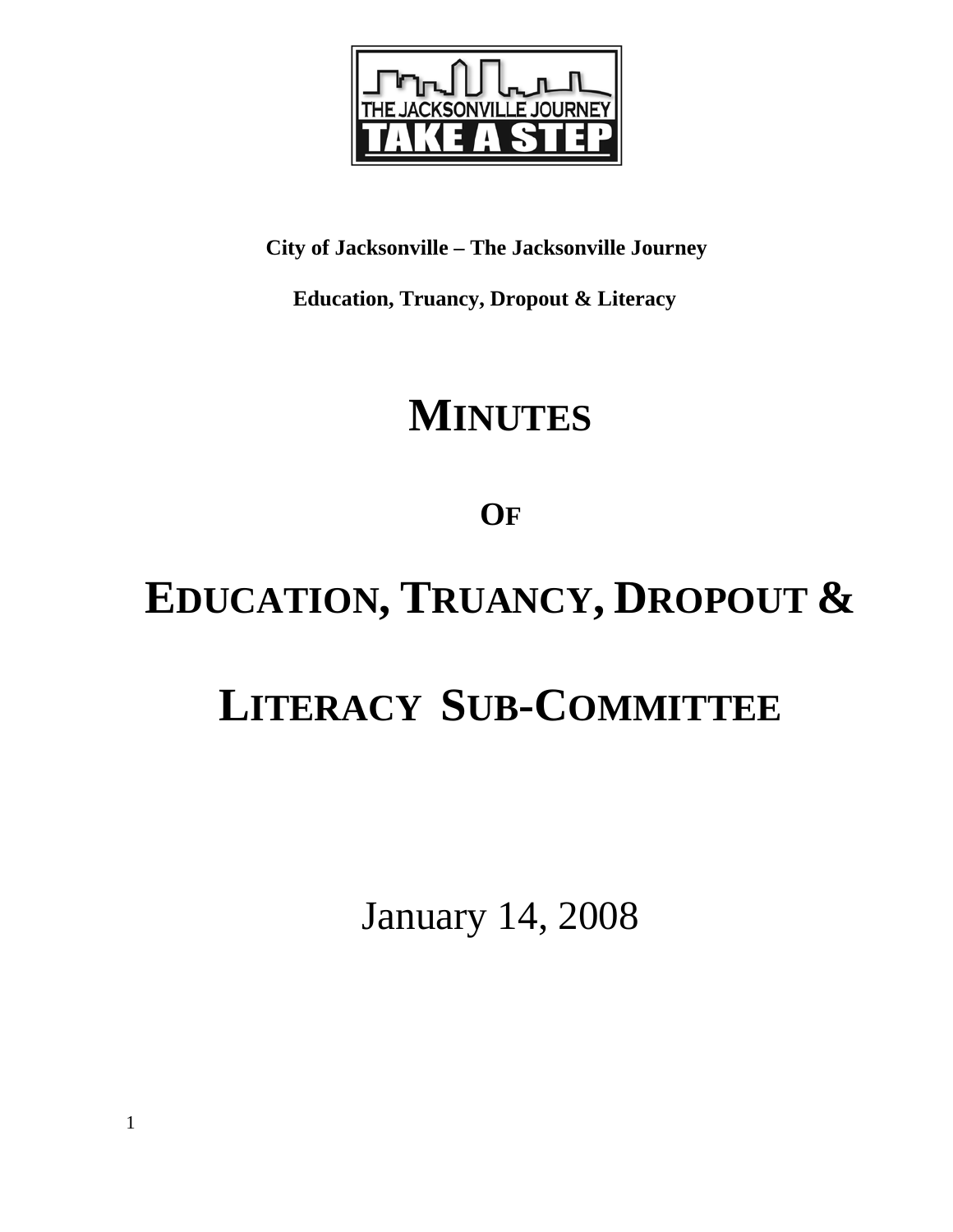# **The Jacksonville Journey – Education, Truancy, Dropout &**

# **Literacy Sub-Committee**

**January 14, 2008** 

#### **1:30 p.m.**

**PROCEEDINGS before the Jacksonville Journey – Education, Truancy, Dropout & Literacy Sub-Committee taken on Monday, January 14, 2008, Edward Ball Building, 8th Floor – 214 N. Hogan Street, Jacksonville, Duval County, Florida commencing at approximately 1:30 p.m.** 

**Education, Truancy, Dropout & Literacy Sub-Committee** 

**W.C. Gentry, Chair Tony Bellamy, Member Terrie Brady, Member Nancy Broner, Member Vicki Burke, Member Skip Cramer, Member Pastor Criswell, Member Michael Edwards, Member John Fletcher, Member Deborah Gianoulis, Member Cheryl Grymes, Member Bill Hodges, Member Connie Hodges, Member Kevin Hyde, Member Mia Jones, Member Robert Lee, Member Tom Majdanics, Member Nongongama Majova-Seane, Member Gerlieve Oliver, Member Perry Robinson, Member Bill Scheu, Member Connie Stophel, Member Barbara Gubbin, Ex Officio** 

2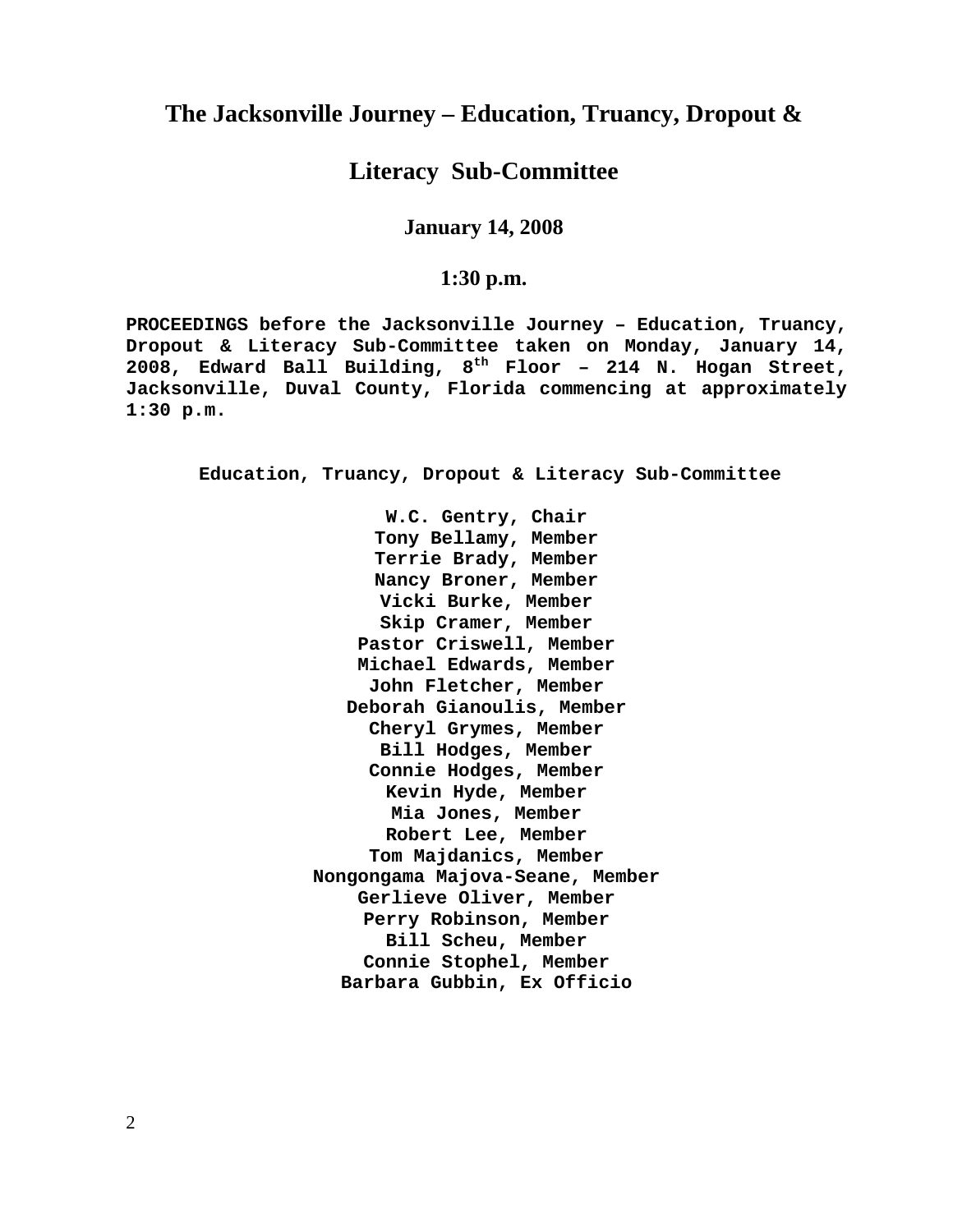### **APPEARANCES**

**COMMITTEE CHAIRS & MEMBERS:**

W.C. GENTRY, Chair TONY BELLAMY, Member NANCY BRONER, Member SKIP CRAMER, Member PASTOR CRISWELL, Member MICHAEL EDWARDS, Member DEBORAH GIANOULIS, Member CHERYL GRYMES, Member BILL HODGES, Member CONNIE HODGES, Member MIA JONES, Member TOM MAJDANICS, Member NONGONGAMA MAJOVA-SEANE, Member GERLIEVE OLIVER, Member PERRY ROBINSON, Member BILL SCHEU, Member BARBARA GUBBIN, Ex-Officio

#### **PROFESSIONAL STAFF:**

Debra Braga, Office of General Counsel

#### **STAFF:**

SUSIE WILES LINDA LANIER RENEE BRUST STEPHANIE BARNETT RACHELLE M. SUNDY

#### **OTHERS PRESENT:**

Harris Warren, NBFA Jonathan Bryce, Duval County Public School Wesley Royal Lem Baxter, C.I.S. Jared Goldman, Duval County Public School Donna Cobb, Duval County Public School Ed Pratt-Dannals, Duval County Public School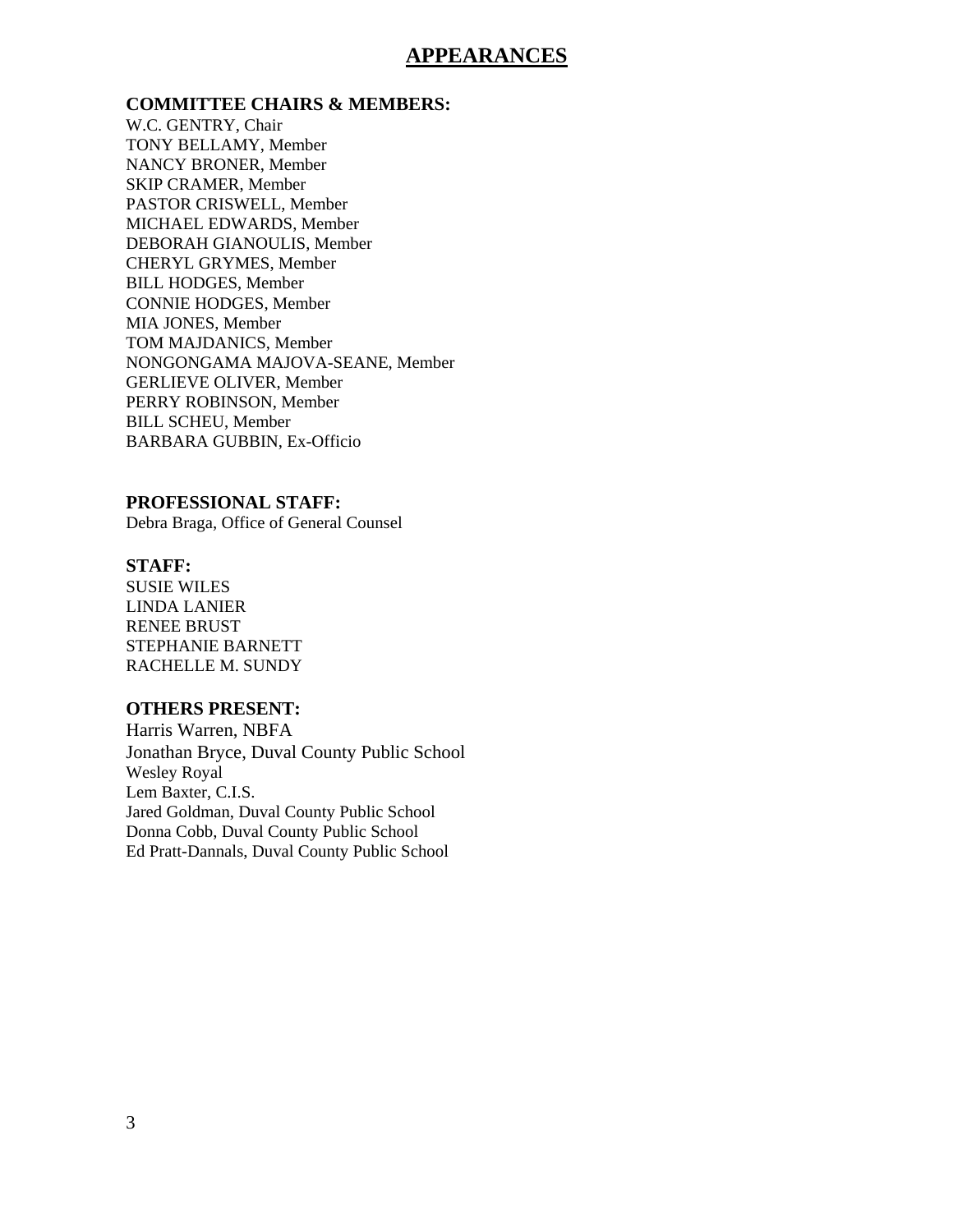#### **PROCEEDINGS**

January 14, 2008

Education, Truancy, Dropout & Literacy Chair/Committee 1:30 p.m.

**Call to Order and Comments.** Chairman Gentry called the meeting to order at approximately 1:40 p.m.

**Purpose of Meeting.** Discuss the Mayor's crime initiative – The Jacksonville Journey – Take a Step – Education, Truancy, Dropout and Literacy Sub-Committee.

Chairman Gentry welcomed the group and thanked them for their willingness to be in attendance; and proceeded to introduce the Mayoral staff support, Ms. Susie Wiles, and asked the group to go around the table and introduce themselves. Once introductions were complete, the meeting was turned over to Ms. Debra Braga of the General Counsel's office for the Sunshine Law presentation. Chairman Gentry thanked the group for their participation and Ms. Braga for her helpful presentation and proceeded to introduce Ms. Susan Main, Executive Director of the Early Learning Coalition of Duval County. Ms. Main proceeded to present an overview of what the Early Learning Coalition does in the community (presentation available on the website – www.coj.net). Chairman Gentry thanked Ms. Main and then introduced Jonathan Bryce of the Duval County Public School system. Mr. Bryce spoke about the truancy problem that the community faces. (For full details of the presentation and discussion afterwards, please review the recorded minutes and the presentation at [www.coj.net\)](http://www.coj.net/). Chairman Gentry thanked Mr. Bryce for his time and presentation and proceeded to introduce Mr.

4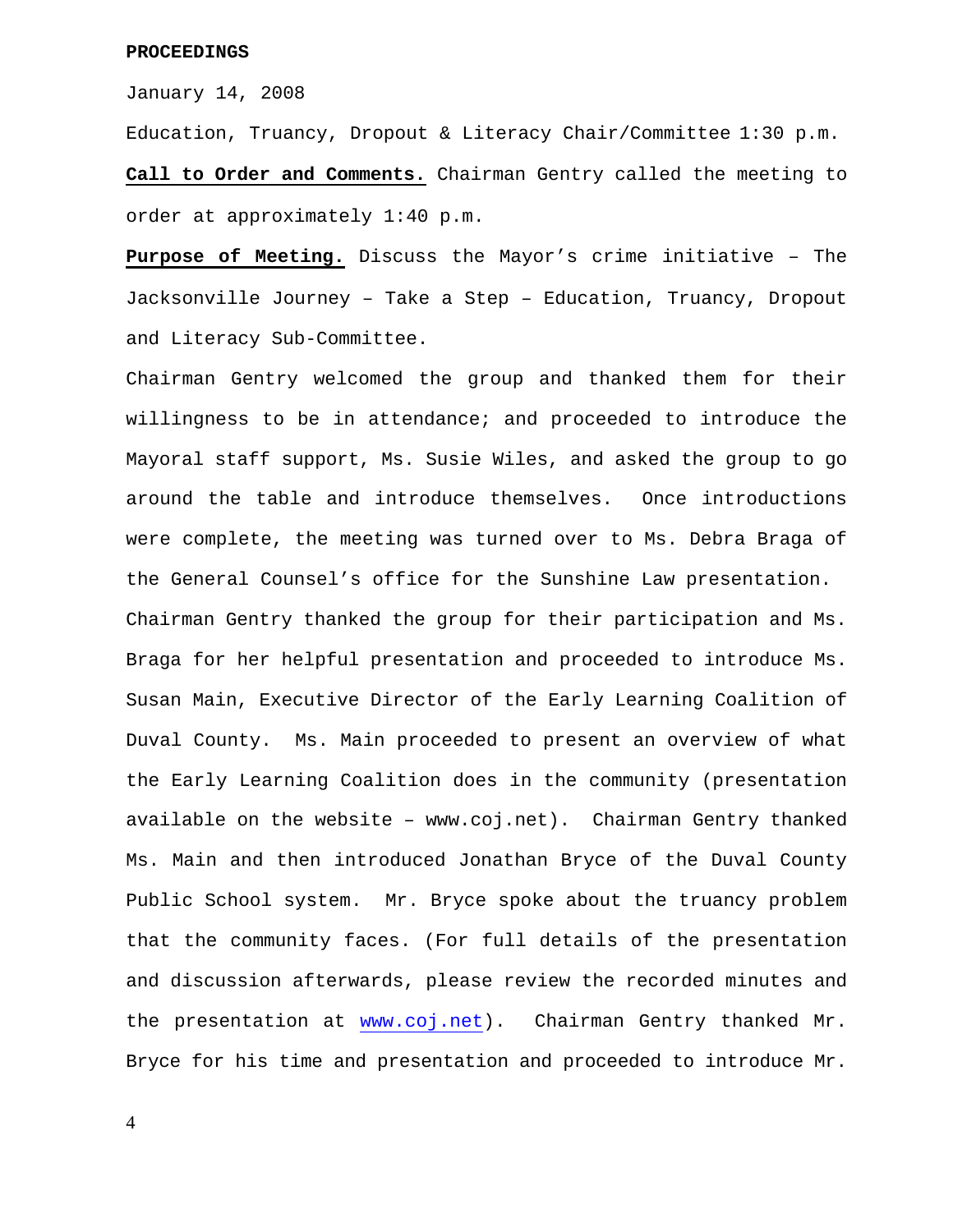Ed Pratt-Dannals of the Duval County Public Schools and asked him if he would like to say a few words. Mr. Pratt-Dannals thanked the Chair and committee and noted he felt all of the presentations and discussions were well worth the time to listen and participate. Chairman Gentry then moved onto the sub-committee (workgroup) appointments, which hopefully move us into the direction of breaking down the larger group into smaller subworkgroups to help the flow of each area of importance as it relates to education. He noted at the next meeting, Ms. Linda Lanier of the Jacksonville Children's Commission will make a presentation on After School Programs. Chairman Gentry then noted that all should recognize the Sunshine Laws and encouraged the group if they wish to meet and have discussions, contact either Susie Wiles or other support staff to create a Public Notice and schedule the meeting. He then opened the floor to comments? Ms. Wiles noted that all work done by these committees, will ultimately flow into the Funding committee, who will be holding their first meeting next month. She asked that if Ms. Main and Mr. Bryce could provide a cost estimate, it would be helpful for that committee to begin their work toward helping the Education Sub-Committee. Chairman Gentry noted that if they had questions for either Ms. Main or Mr. Bryce, please forward that information to one of the staff members, and those will be handled appropriately. He further noted that if any of the group had comments or suggestions going forward, please also forward that information to the support staff for handling. Chairman Gentry thanked everyone and adjourned the meeting by 3:40 pm.

5